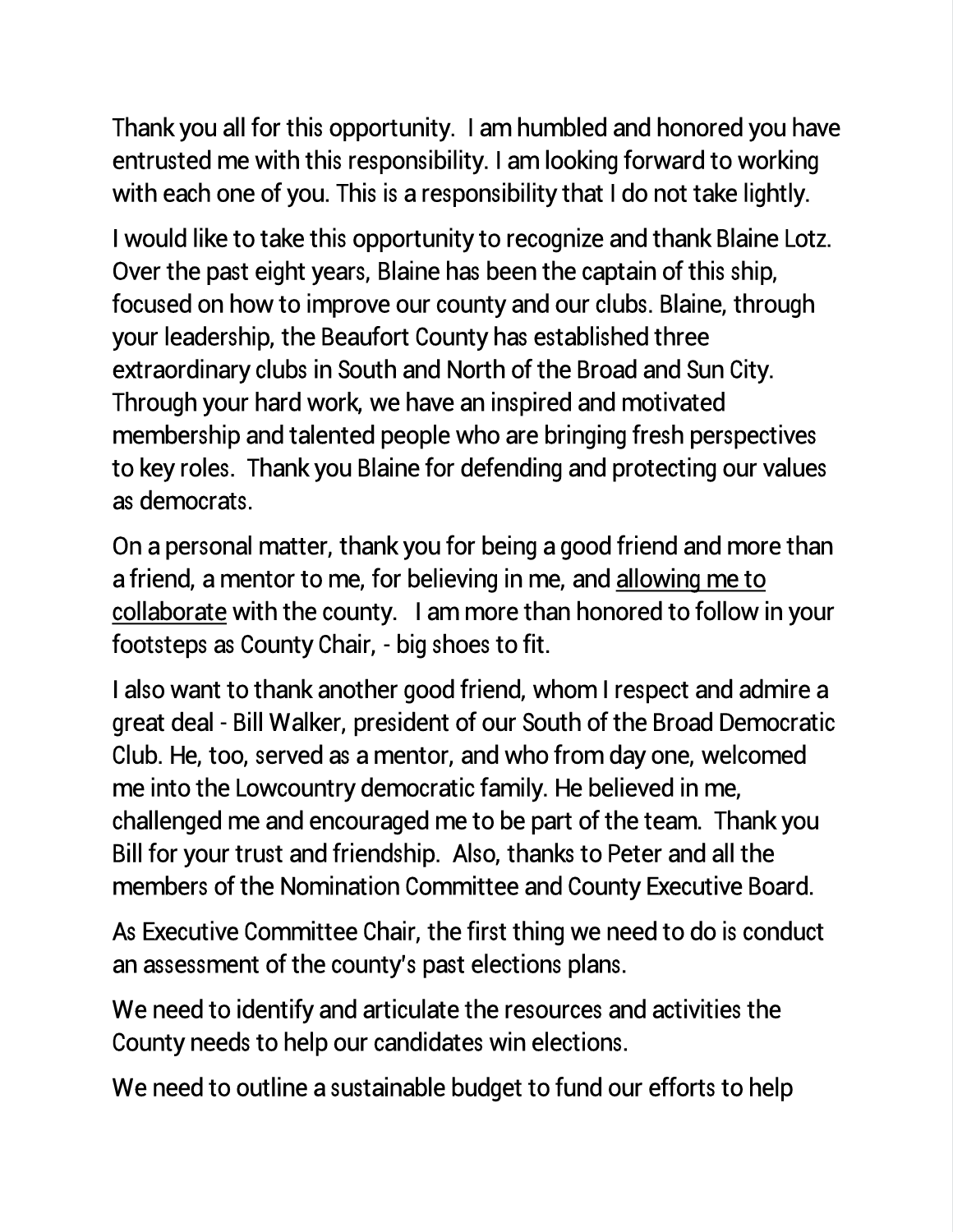local, state and national candidates win elections.

Our Executive Committee will draft a strategic plan for the upcoming elections and discuss it with all of you and the Clubs in the following weeks. We will concentrate on building upon our strengths, improving our human resources and seeking out opportunities to enable us to flip precincts throughout the County.

Our main goal will be to engage voters to ensure that Beaufort County elects more Democrats.

We will empower our members and dedicated volunteers to accomplish this goal by providing the tools and support our clubs need to Get Out The Vote!

Here, today, we have some of our potential and declared candidates for the upcoming elections, but we still need more people to step forward and run for office.

This upcoming election is about the leadership we need to bring our people together.

What we do in the coming months will define South Carolina for years to come.

## President Obama said:

"Change will not come if we wait for some other person or some other time. We are the ones that we've been waiting for."

So, we are the ones who will come together to elect new leaders,

- who will improve the lives of working families,
- who will raise the minimum wage to a living wage, and
- who will create jobs by rebuilding our crumbling infrastructure, our roads and bridges.